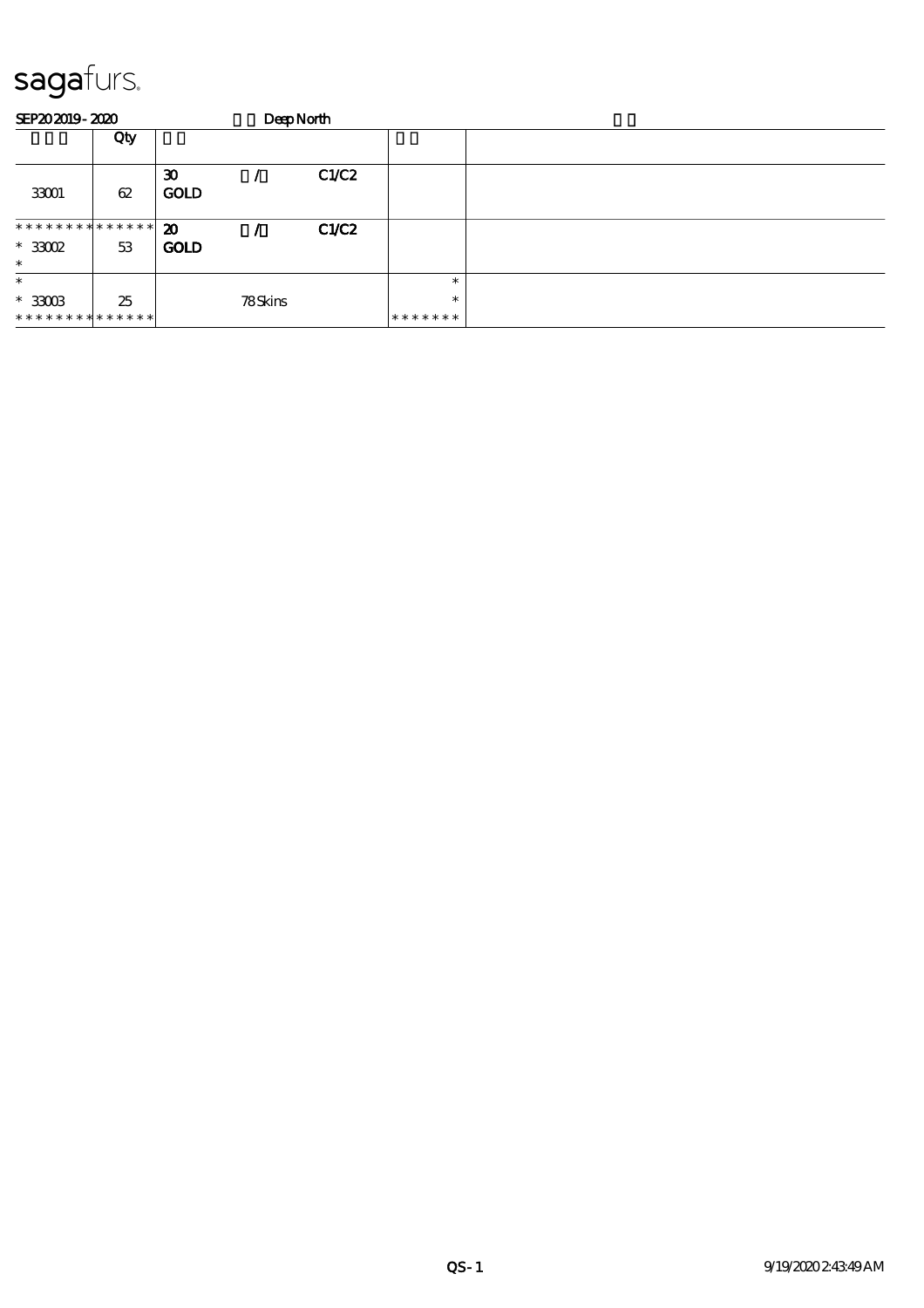| SEP202019-2020                                                             |                    |                                            |                           |                | <b>Jefferson-Mueller</b> |                                   |  |
|----------------------------------------------------------------------------|--------------------|--------------------------------------------|---------------------------|----------------|--------------------------|-----------------------------------|--|
|                                                                            | Qty                |                                            |                           |                |                          |                                   |  |
| * * * * * * * * * * * * * *<br>$*33021$<br>$\ast$                          | 205                | $\boldsymbol{\omega}$<br><b>GOLD</b>       | $\mathbf{x}$              | $\mathbf{1}$   | $C1+$                    |                                   |  |
| $\overline{\ast}$<br>$^*$ 33022<br>* * * * * * * * * * * * * *             | 63                 |                                            | 268Skins                  |                |                          | $\ast$<br>$\ast$<br>* * * * * * * |  |
| 33023                                                                      | 67                 | 40<br>GOLD                                 |                           | $\mathbf{1}$   | $C1+$                    |                                   |  |
| 33024                                                                      | 210                | $\boldsymbol{\omega}$<br>GOLD              | X /                       | $\mathbf{1}$   | C1/C2                    |                                   |  |
| 33025                                                                      | 169                | 40<br><b>GOLD</b>                          | $\boldsymbol{X}$          | $\blacksquare$ | C1/C2                    |                                   |  |
| * * * * * * * *<br>$^\ast$ 33026<br>$\ast$                                 | * * * * * *<br>205 | $\boldsymbol{\mathfrak{D}}$<br><b>GOLD</b> | $\mathbf{x}$              | $\mathbf{1}$   | $C1+$                    |                                   |  |
| $\overline{\phantom{0}}$<br>$^*$ 33027 $\,$<br>$\ast$                      | 180                |                                            | $\boldsymbol{2}$          |                |                          | $\ast$<br>$\ast$<br>$\ast$        |  |
| $\overline{\ast}$<br>$^\ast$ 33028<br>* * * * * * * * * * * * * *          | 180                |                                            | 565Skins                  |                |                          | $\ast$<br>$\ast$<br>* * * * * * * |  |
| * * * * * * * *<br>$^*$ 33029<br>$\ast$                                    | * * * * * *<br>180 | 30 <sub>o</sub><br>$\mathbf{GOLD}$         | $\mathbf{x}$              | $\mathbf{1}$   | C1                       |                                   |  |
| $\ast$<br>$^\ast$ 33030<br>$\ast$                                          | 180                |                                            | $\boldsymbol{z}$          |                |                          | $\ast$<br>$\ast$<br>$\ast$        |  |
| $\overline{\phantom{a}^*}$<br>$^*$ 33031<br>$\ast$                         | 180                |                                            | $\ensuremath{\mathsf{3}}$ |                |                          | $\ast$<br>$\ast$<br>$\ast$        |  |
| $\overline{\phantom{a}^*}$<br>$^\ast$ 33032<br>* * * * * * * * * * * * * * | 101                |                                            | 641 Skins                 |                |                          | $\ast$<br>$\ast$<br>* * * * * * * |  |
| 33033                                                                      | 210                | $\boldsymbol{\mathfrak{D}}$<br>GOLD        | $\mathbf{X}$              | $\mathbf{1}$   | C2                       |                                   |  |
| * * * * * * * * * * * * * *<br>$^\ast$ 33034<br>$\ast$                     | 205                | $\overline{\mathbf{30}}$<br><b>GOLD</b>    |                           | $\mathbf{1}$   | $C1+$                    |                                   |  |
| $\overline{\phantom{0}}$<br>$^\ast$ 33035<br>$\ast$                        | 180                |                                            | $\boldsymbol{2}$          |                |                          | $\ast$<br>$\ast$<br>$\ast$        |  |
| $^\ast$ 33036<br>$\ast$                                                    | 180                |                                            | 3                         |                |                          | $\ast$<br>$\ast$<br>$\ast$        |  |
| $^\ast$ 33037<br>$\ast$                                                    | 180                |                                            | $\bf{4}$                  |                |                          | $\ast$<br>$\ast$<br>$\ast$        |  |
| $\overline{\phantom{0}}$<br>$^\ast$ 33038<br>$\ast$                        | 180                |                                            | $\mathbf{5}$              |                |                          | $\ast$<br>$\ast$<br>$\ast$        |  |
| $\overline{\phantom{0}}$<br>$^\ast$ 33039<br>$\ast$                        | 180                |                                            | $6\phantom{.}6$           |                |                          | $\ast$<br>$\ast$<br>$\ast$        |  |
| $\ast$<br>$*33040$<br>$\ast$                                               | 180                |                                            | $\tau$                    |                |                          | $\ast$<br>$\ast$<br>$\ast$        |  |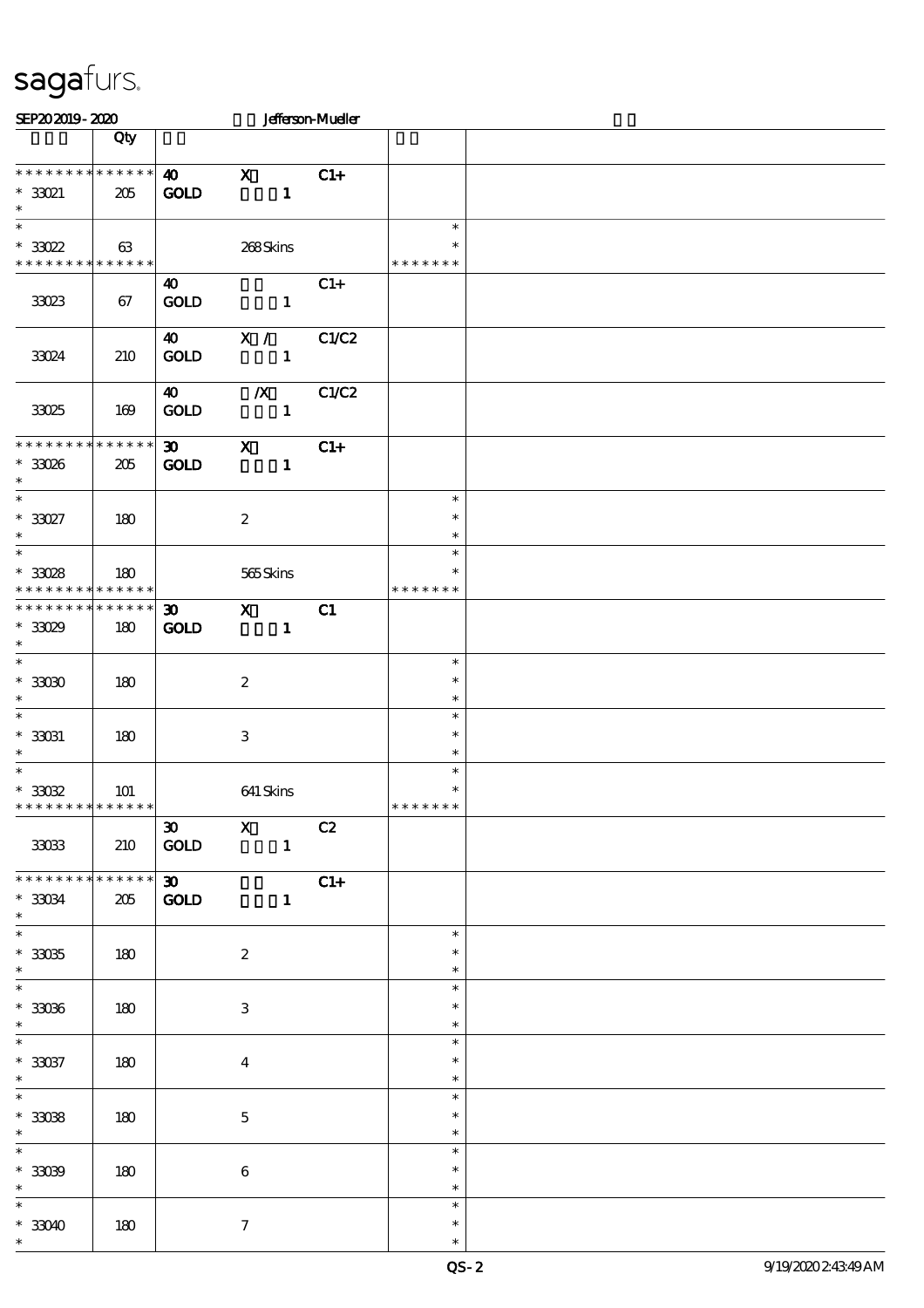| SEP202019-2020                               |                       |                             |                         | <b>Jefferson-Mueller</b> |                  |  |
|----------------------------------------------|-----------------------|-----------------------------|-------------------------|--------------------------|------------------|--|
|                                              | Qty                   |                             |                         |                          |                  |  |
| $\ast$                                       |                       | $\boldsymbol{\mathfrak{D}}$ |                         | $C1+$                    | $\ast$           |  |
| $* 33041$                                    | 180                   | GOLD                        | $\mathbf{1}$            |                          | $\ast$           |  |
| * * * * * * * * * * * * * *                  |                       |                             |                         |                          | * * * * * * *    |  |
| ******** <mark>******</mark>                 |                       | $\boldsymbol{\mathfrak{D}}$ |                         | C1                       |                  |  |
| $*3042$                                      | 205                   | <b>GOLD</b>                 | $\mathbf{1}$            |                          |                  |  |
| $\ast$<br>$\ast$                             |                       |                             |                         |                          | $\ast$           |  |
| $*33043$                                     | 180                   |                             | $\boldsymbol{2}$        |                          | $\ast$           |  |
| $\ast$                                       |                       |                             |                         |                          | $\ast$           |  |
| $\overline{\ast}$                            |                       |                             |                         |                          | $\ast$           |  |
| $^*$ 33044 $\,$                              | 180                   |                             | $\,3$                   |                          | $\ast$           |  |
| $\ast$<br>$\ast$                             |                       |                             |                         |                          | $\ast$           |  |
| $*33045$                                     |                       |                             |                         |                          | $\ast$<br>$\ast$ |  |
| * * * * * * * * <mark>* * * * * *</mark>     | 79                    |                             | 644Skins                |                          | * * * * * * *    |  |
| * * * * * * * *                              | * * * * * *           | $\boldsymbol{\mathfrak{D}}$ |                         | $C1+$                    |                  |  |
| $*33046$                                     | 180                   | <b>GOLD</b>                 | $\mathbf{1}$            |                          |                  |  |
| $\ast$                                       |                       |                             |                         |                          |                  |  |
| $\overline{\phantom{0}}$                     |                       |                             |                         |                          | $\ast$           |  |
| $* 33047$<br>$\ast$                          | 180                   |                             | $\boldsymbol{2}$        |                          | $\ast$<br>$\ast$ |  |
| $\ast$                                       |                       |                             |                         |                          | $\ast$           |  |
| $*33048$                                     | 180                   |                             | $\,3\,$                 |                          | $\ast$           |  |
| $\ast$                                       |                       |                             |                         |                          | $\ast$           |  |
| $\ast$                                       |                       |                             |                         |                          | $\ast$           |  |
| $* 33049$<br>* * * * * * * *                 | 59<br>$* * * * * * *$ |                             | 599Skins                |                          | $\ast$           |  |
| ******** <mark>******</mark>                 |                       | $\boldsymbol{\mathfrak{D}}$ |                         | C1                       | * * * * * * *    |  |
| $^\ast$ 33050                                | 205                   | <b>GOLD</b>                 | $\mathbf{1}$            |                          |                  |  |
| $\ast$                                       |                       |                             |                         |                          |                  |  |
| $\ast$                                       |                       |                             |                         |                          | $\ast$           |  |
| $*33051$                                     | 160                   |                             | 365Skins                |                          | *                |  |
| * * * * * * * * * * * * * *                  |                       | $\boldsymbol{\mathfrak{D}}$ |                         | $C1+$                    | * * * * * * *    |  |
| 33052                                        | 186                   | GOLD                        | $\mathbf{1}$            |                          |                  |  |
|                                              |                       |                             |                         |                          |                  |  |
| **************                               |                       | $30-1$                      |                         | C1/C2                    |                  |  |
| $^\ast$ 33053                                | 185                   | <b>GOLD</b>                 | $\mathbf{1}$            |                          |                  |  |
| $\ast$<br>$\overline{\phantom{0}}$           |                       |                             |                         |                          | $\ast$           |  |
| $^\ast$ 33054                                | 57                    |                             | 242Skins                |                          | $\ast$           |  |
| * * * * * * * * * * * * * * *                |                       |                             |                         |                          | * * * * * * *    |  |
| * * * * * * * *                              | $******$              | $\boldsymbol{\mathsf{20}}$  | $\overline{\mathbf{x}}$ | $C1+$                    |                  |  |
| $^\ast$ 33055                                | 245                   | <b>GOLD</b>                 | $\sim$ 1                |                          |                  |  |
| $\ast$<br>$\overline{\phantom{0}}$           |                       |                             |                         |                          | $\ast$           |  |
| $^\ast$ 33056                                | 220                   |                             | $\boldsymbol{2}$        |                          | $\ast$           |  |
| $\ast$                                       |                       |                             |                         |                          | $\ast$           |  |
| $\overline{\phantom{0}}$                     |                       |                             |                         |                          | $\ast$           |  |
| $*33057$                                     | 210                   |                             | 675Skins                |                          |                  |  |
| * * * * * * * * * * * * * *<br>* * * * * * * | $******$              | $\boldsymbol{\mathfrak{D}}$ |                         | $C1+$                    | * * * * * * *    |  |
| $*3058$                                      | 245                   | <b>GOLD</b>                 | $\mathbf{1}$            |                          |                  |  |
| $\ast$                                       |                       |                             |                         |                          |                  |  |
| $\overline{\phantom{0}}$                     |                       |                             |                         |                          | $\ast$           |  |
| $^\ast$ 33059                                | 220                   |                             | $\boldsymbol{2}$        |                          | $\ast$           |  |
| $\ast$<br>$\overline{\ast}$                  |                       |                             |                         |                          | $\ast$<br>$\ast$ |  |
| $^\ast$ 33060                                | 220                   |                             | 3                       |                          | $\ast$           |  |
| $\ast$                                       |                       |                             |                         |                          | $\ast$           |  |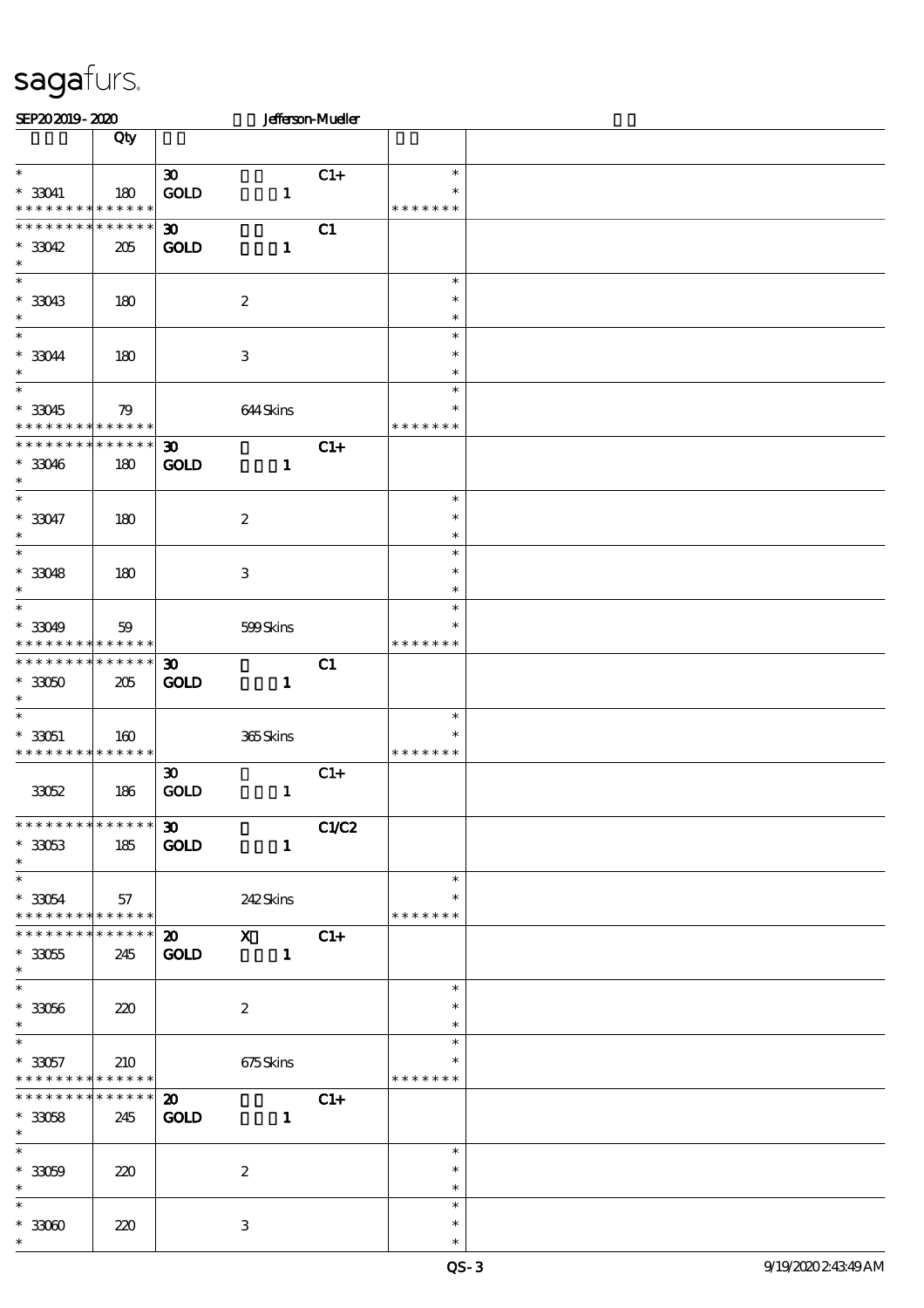| SEP202019-2020                                           |                    |                                            |                                | <b>Jefferson-Mueller</b> |                                   |  |
|----------------------------------------------------------|--------------------|--------------------------------------------|--------------------------------|--------------------------|-----------------------------------|--|
|                                                          | Qty                |                                            |                                |                          |                                   |  |
| $\ast$<br>$^\ast$ 33061<br>$\ast$                        | 220                | $\boldsymbol{\mathfrak{D}}$<br>GOLD        | $\mathbf{1}$                   | $C1+$                    | $\ast$<br>$\ast$<br>$\ast$        |  |
| $\ast$<br>$^\ast$ 33062<br>$\ast$                        | 220                |                                            | $\mathbf{5}$                   |                          | $\ast$<br>$\ast$<br>$\ast$        |  |
| $\ast$<br>$^*$ 33063 $\,$<br>* * * * * * * * * * * * * * | 44                 |                                            | 1169Skins                      |                          | $\ast$<br>$\ast$<br>* * * * * * * |  |
| * * * * * * * * * * * * * *<br>$* 33064$<br>$\ast$       | 245                | $\boldsymbol{\mathfrak{D}}$<br><b>GOLD</b> | $\mathbf{1}$                   | C2                       |                                   |  |
| $\ast$<br>$^\ast$ 33065<br>* * * * * * * * * * * * * *   | 87                 |                                            | 332Skins                       |                          | $\ast$<br>*<br>* * * * * * *      |  |
| * * * * * * * *<br>$* 33066$<br>$\ast$                   | * * * * * *<br>245 | $\boldsymbol{\mathfrak{D}}$<br><b>GOLD</b> | $\mathbf{1}$                   | $C1+$                    |                                   |  |
| $\overline{\ast}$<br>$* 33067$<br>$\ast$                 | 220                |                                            | $\boldsymbol{2}$               |                          | $\ast$<br>$\ast$<br>$\ast$        |  |
| $\ast$<br>$*3008$<br>* * * * * * * *                     | 122<br>* * * * * * |                                            | 587Skins                       |                          | $\ast$<br>$\ast$<br>* * * * * * * |  |
| 33069                                                    | 245                | $\boldsymbol{\mathfrak{D}}$<br>GOLD        | $\mathbf{1}$                   | C1                       |                                   |  |
| 33070                                                    | 42                 | $\boldsymbol{\mathfrak{D}}$<br>GOLD        | $\mathbf{1}$                   | C2                       |                                   |  |
| * * * * * * * * * * * * * *<br>$* 33071$<br>$\ast$       | 205                | $\boldsymbol{\mathbf{z}}$<br><b>GOLD</b>   | $\mathbf{1}$                   | C1/C2                    |                                   |  |
| $\ast$<br>$*3072$<br>* * * * * * * * * * * * * *         | $\mathfrak{P}$     |                                            | 297 Skins                      |                          | $\ast$<br>$\ast$<br>* * * * * * * |  |
| 33073                                                    | 265                | $\mathbf{O}$<br>GOLD                       | $\mathbf X$<br>$\mathbf{1}$    | $C1+$                    |                                   |  |
| * * * * * * * * * * * * * *<br>$* 33074$<br>$\ast$       | 240                | $\mathbf{O}$<br>$\mathop{\rm GOD}$         | $\mathbf{X}$<br>$\mathbf{1}$   | C1/C2                    |                                   |  |
| $\ast$<br>$*3075$<br>* * * * * * * *                     | 116<br>* * * * * * |                                            | 356Skins                       |                          | $\ast$<br>$\ast$<br>* * * * * * * |  |
| 33076                                                    | 274                | $\mathbf{O}$<br>GOLD                       | $\mathcal{L}$<br>$\mathbf{1}$  | $C1+$                    |                                   |  |
| 33077                                                    | 176                | $\mathbf{0}$<br><b>GOLD</b>                | $\mathcal{L}$<br>$\mathbf{1}$  | C1/C2                    |                                   |  |
| 33078                                                    | 90                 | $1 \quad \blacksquare$<br><b>GOLD</b>      | $2X$ $\Lambda$<br>$\mathbf{1}$ | C1/C2                    |                                   |  |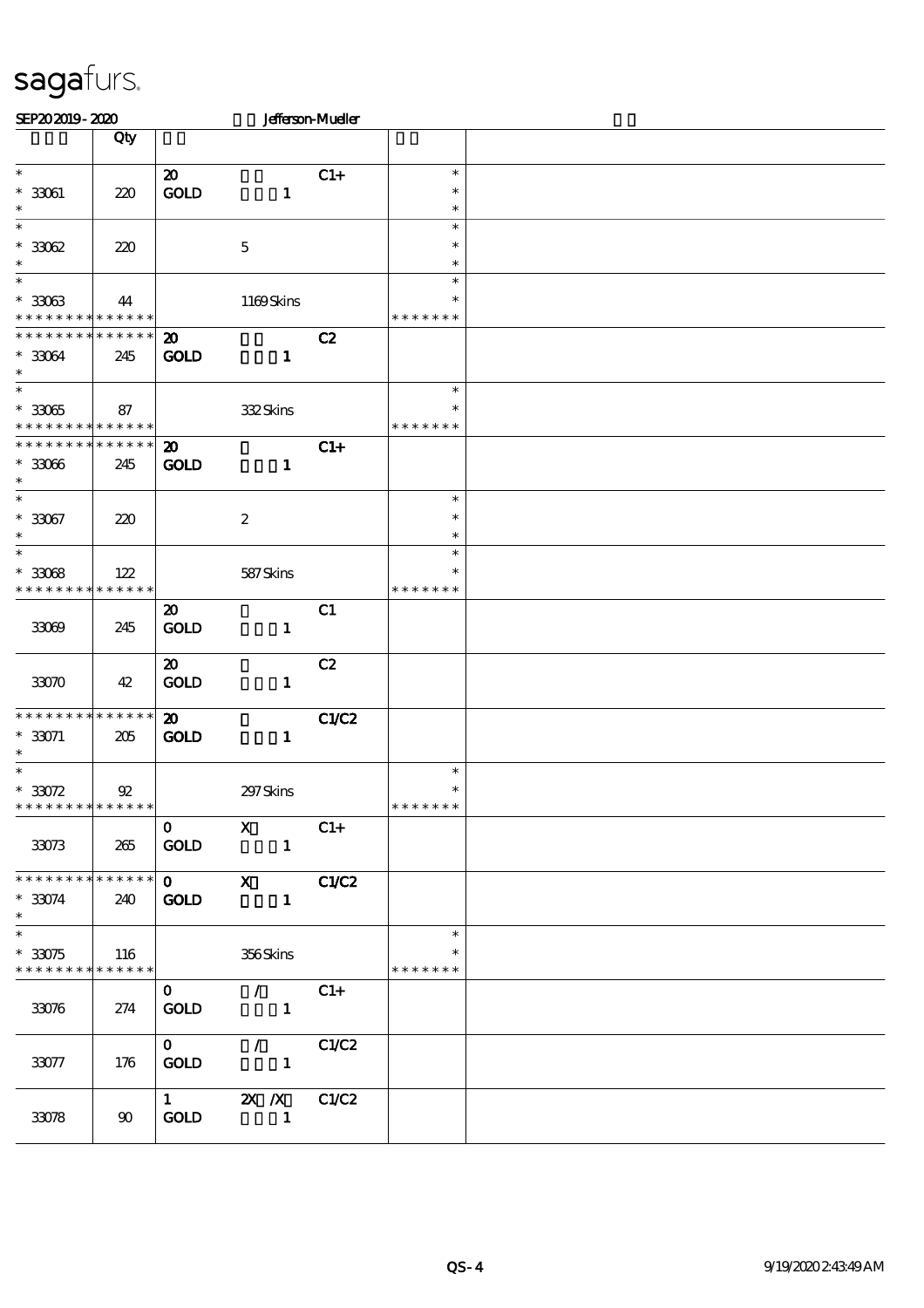| SEP202019-2020                                                           |     |                                            |                                                                                                         | <b>Jefferson-Mueller</b> |                                   |  |
|--------------------------------------------------------------------------|-----|--------------------------------------------|---------------------------------------------------------------------------------------------------------|--------------------------|-----------------------------------|--|
|                                                                          | Qty |                                            |                                                                                                         |                          |                                   |  |
| 33081                                                                    | 120 | $\boldsymbol{\omega}$<br><b>SLVR</b>       | X /<br>$\mathbf{1}$                                                                                     | C1/C2                    |                                   |  |
| 33082                                                                    | 157 | 40<br><b>SLVR</b>                          | $\boldsymbol{X}$<br>$\mathbf{1}$                                                                        | C1/C2                    |                                   |  |
| ******** <mark>*******</mark><br>$^*$ 33083 $\,$<br>$\ast$               | 225 | $\infty$<br><b>SLVR</b>                    | $\boldsymbol{\mathsf{X}}$<br>$\mathbf{1}$                                                               | C1/C2                    |                                   |  |
| $\ast$<br>$*3084$<br>* * * * * * * * * * * * * *                         | 75  |                                            | 300Skins                                                                                                |                          | $\ast$<br>$\ast$<br>* * * * * * * |  |
| * * * * * * * * * * * * * * *<br>$^\ast$ 33085<br>$\ast$                 | 225 | $\boldsymbol{\mathfrak{D}}$<br><b>SLVR</b> | $\boldsymbol{\mathrm{X}}$ and $\boldsymbol{\mathrm{X}}$ and $\boldsymbol{\mathrm{X}}$<br>$\blacksquare$ | C1/C2                    |                                   |  |
| $\overline{\phantom{0}}$<br>$^\ast$ 33086<br>* * * * * * * * * * * * * * | 163 |                                            | 388Skins                                                                                                |                          | $\ast$<br>* * * * * * *           |  |
| * * * * * * * * * * * * * * *<br>$* 33087$<br>$\ast$                     | 205 | 30 <sup>1</sup><br><b>SLVR</b>             | $\mathbf{1}$                                                                                            | C1/C2                    |                                   |  |
| $\ast$<br>$*3088$<br>* * * * * * * * * * * * * * *                       | 44  |                                            | 249Skins                                                                                                |                          | $\ast$<br>$\ast$<br>* * * * * * * |  |
| 33089                                                                    | 111 | 30 <sup>2</sup><br><b>SLVR</b>             | $X \, / ZX$<br>$\mathbf{1}$                                                                             | C1/C2                    |                                   |  |
| 33090                                                                    | 255 | $\boldsymbol{\mathfrak{D}}$<br><b>SLVR</b> | $\boldsymbol{\mathsf{Z}}$<br>$\mathbf{1}$                                                               | C1/C2                    |                                   |  |
| 33091                                                                    | 265 | $\boldsymbol{\mathsf{20}}$<br><b>SLVR</b>  | $\mathbf{1}$                                                                                            | C1/C2                    |                                   |  |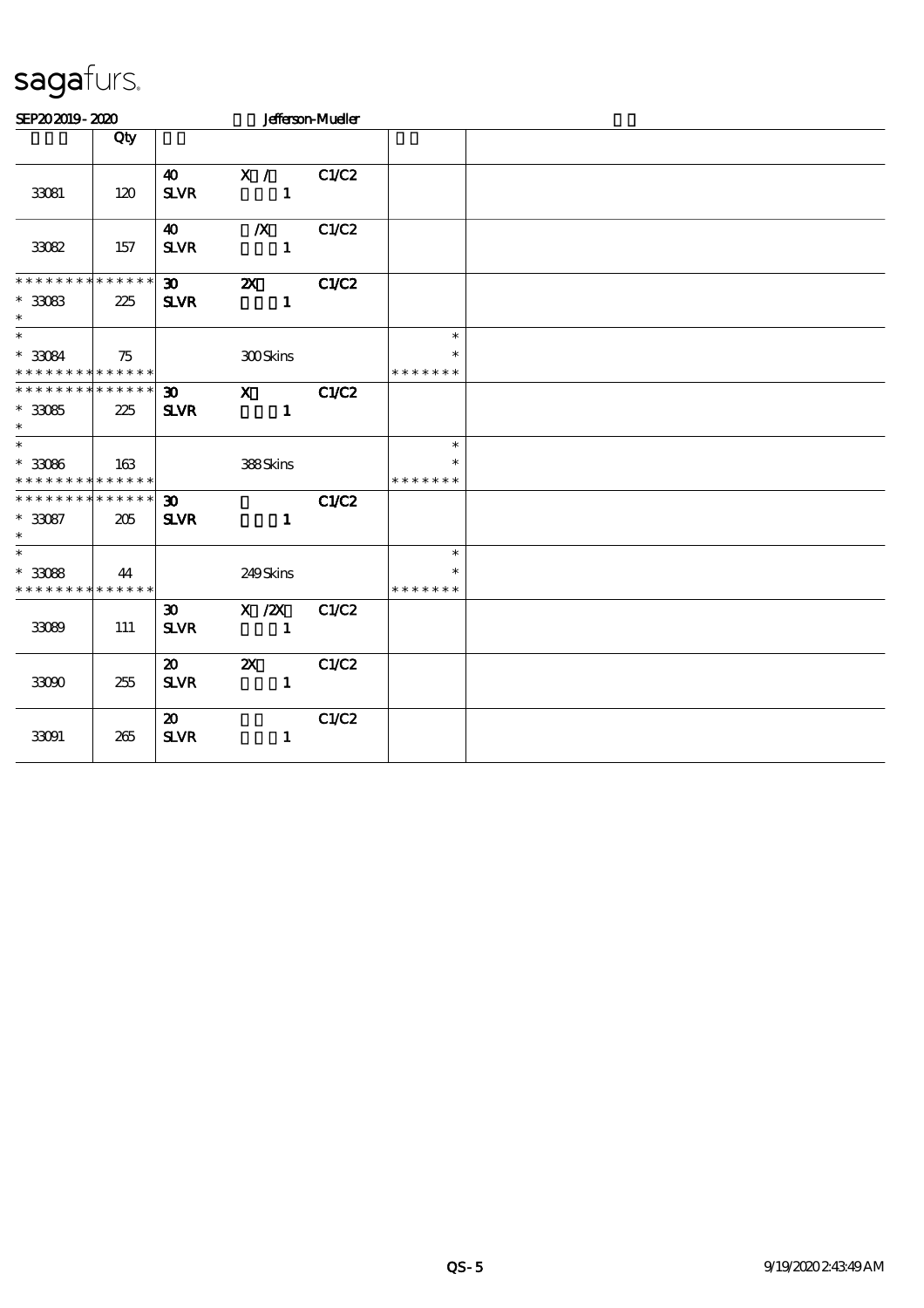| SEP202019-2020                                     |                        |                                            |                                       | <b>Jefferson-Mueller</b> |                                   |  |
|----------------------------------------------------|------------------------|--------------------------------------------|---------------------------------------|--------------------------|-----------------------------------|--|
|                                                    | Qty                    |                                            |                                       |                          |                                   |  |
| 33101                                              | 96                     | 50<br><b>VSLA</b>                          | X / C1/C2<br>$\mathbf{1}$             |                          |                                   |  |
| 33102                                              | 99                     | 50<br><b>VSLA</b>                          | $\mathcal{L}$<br>$\blacksquare$       | C1/C2                    |                                   |  |
| * * * * * * * *<br>$*33103$<br>$\ast$              | $* * * * * * *$<br>205 | <b>VSLA</b>                                | 40 X / C1/C2<br>$\mathbf{1}$          |                          |                                   |  |
| $\ast$<br>$* 33104$<br>* * * * * * * * * * * * * * | 85                     |                                            | 290Skins                              |                          | $\ast$<br>$\ast$<br>* * * * * * * |  |
| * * * * * * * * * * * * * *<br>$*33105$<br>$\ast$  | 205                    | $\boldsymbol{\omega}$<br><b>VSLA</b>       | $\mathbf{1}$                          | C1/C2                    |                                   |  |
| $*$<br>$* 33106$<br>* * * * * * * * * * * * * *    | 39                     |                                            | 244Skins                              |                          | $\ast$<br>$\ast$<br>* * * * * * * |  |
| 33107                                              | 168                    | $\boldsymbol{\mathsf{20}}$<br><b>VSLA</b>  | $\mathbf{1}$                          | C1/C2                    |                                   |  |
| 33108                                              | 112                    | $\boldsymbol{\mathfrak{D}}$<br><b>VSLA</b> | $X$ / $ZX$<br>$\sim$ $\sim$ 1         | C1/C2                    |                                   |  |
| 33109                                              | 62                     | $\mathbf{O}$<br><b>VSLA</b>                | $X$ / $ZX$<br>$\overline{\mathbf{1}}$ | C1/C2                    |                                   |  |
| $33110\,$                                          | 99                     | $\mathbf{1}$<br><b>VSLA</b>                | $X \, X$<br>$\sim$ 1                  | C1/C2                    |                                   |  |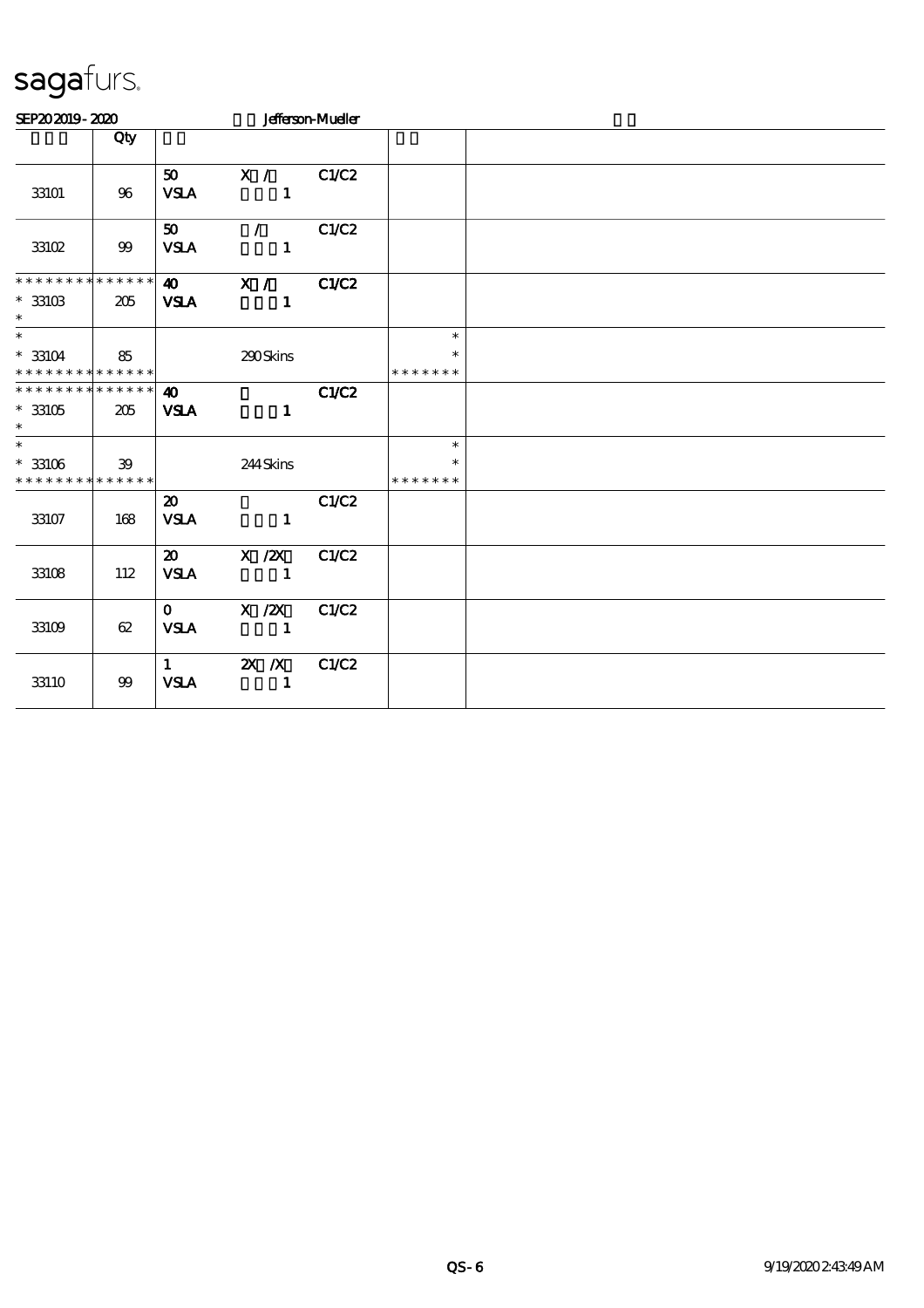| SEP202019-2020 |        |                                                         |  |                                                 | <b>Sundryowners</b>                                     |  |  |  |
|----------------|--------|---------------------------------------------------------|--|-------------------------------------------------|---------------------------------------------------------|--|--|--|
|                | Qty    |                                                         |  |                                                 |                                                         |  |  |  |
| 33121          | $73\,$ | $\boldsymbol{\omega}$<br>LG/S                           |  | $\mathcal{T} = \mathcal{F}$                     | C1/C2<br>$1 \quad 1$                                    |  |  |  |
| 33122          | 66     | <b>40</b><br>LG/S                                       |  | $\mathcal{L}$                                   | C1/C2<br>$1 \quad 3$                                    |  |  |  |
| 33123          | 188    | $\boldsymbol{\mathfrak{D}}$<br>$\mathbf{LG}\mathcal{S}$ |  |                                                 | $\sqrt{C1/C2}$<br>$1 \quad 1$                           |  |  |  |
| 33124          | 115    | $\boldsymbol{\mathfrak{D}}$<br>LCS                      |  |                                                 | $\sqrt{C1/C2}$<br>$1 \t 2$                              |  |  |  |
| 33125          | 86     | $\infty$<br>LG/S                                        |  |                                                 | $\sqrt{C1/C2}$<br>$1$ and $1$<br>$\mathbf{3}$           |  |  |  |
| 33126          | 133    | $\boldsymbol{\mathfrak{D}}$<br>LG/S                     |  | $\mathcal{L}$ and $\mathcal{L}$                 | C1/C2<br>$\begin{array}{cccc} 1 & & 1 \end{array}$      |  |  |  |
| 33127          | 157    | $\boldsymbol{\mathsf{20}}$<br>LG/S                      |  |                                                 | $\sqrt{C1/C2}$<br>$\boldsymbol{2}$<br>$1 \qquad \qquad$ |  |  |  |
| 33128          | 157    | $\boldsymbol{\mathsf{20}}$<br>LG/S                      |  | $\mathcal{L}$ and $\mathcal{L}$                 | C1/C2<br>$\mathbf{3}$<br>$1$ and $1$                    |  |  |  |
| 33129          | 67     | $\boldsymbol{\mathsf{20}}$<br>LG/S                      |  | $\mathcal{L}$ and $\mathcal{L}$                 | C1/C2<br>$1 \qquad \qquad 4$                            |  |  |  |
| 33130          | 142    | $\mathbf{O}$<br>LCS                                     |  | $\mathbf{1}$                                    | $\sqrt{C1/C2}$<br>$\overline{\mathbf{2}}$               |  |  |  |
| 33131          | 97     | $\mathbf{O}$<br>$\mathbf{LG}\mathbf{S}$                 |  | $\mathcal{T}$ and $\mathcal{T}$<br>$\mathbf{1}$ | C1/C2<br>$\mathbf{3}$                                   |  |  |  |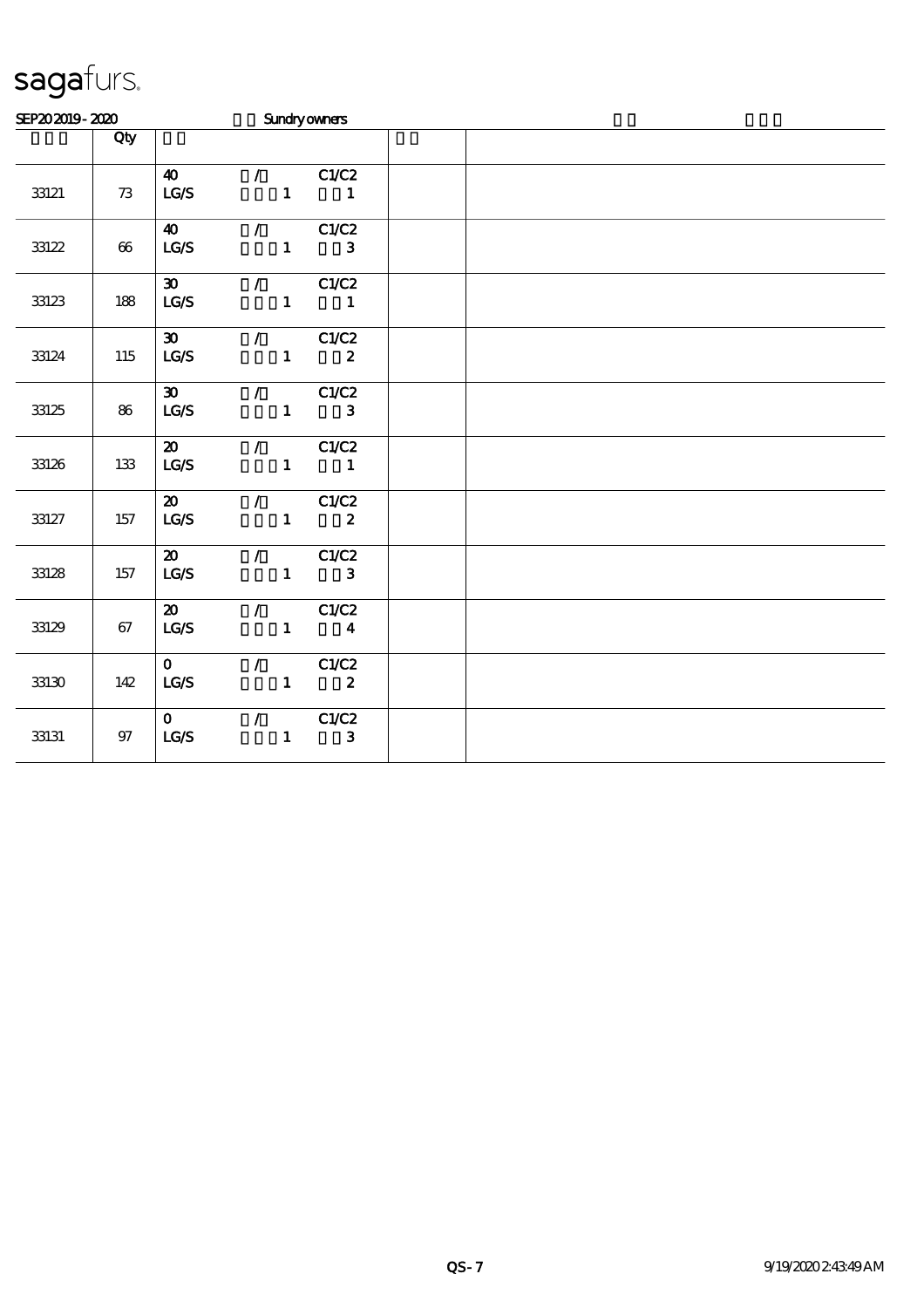| SEP202019-2020                                     |                    |                                            |                                             | Sundryowners        |                                   |  |  |  |
|----------------------------------------------------|--------------------|--------------------------------------------|---------------------------------------------|---------------------|-----------------------------------|--|--|--|
|                                                    | Qty                |                                            |                                             |                     |                                   |  |  |  |
| 33141                                              | $98\,$             | $\boldsymbol{\mathfrak{D}}$<br><b>BR/G</b> | $\mathcal{L}$<br>$\mathbf{1}$               | C1/C2               |                                   |  |  |  |
| 33142                                              | 74                 | $\boldsymbol{\mathfrak{D}}$<br><b>BR/G</b> | $\mathcal{L}$<br>$\mathbf{1}$               | C1/C2<br>WB1        |                                   |  |  |  |
| * * * * * * * * * * * * * *<br>$* 33143$<br>$\ast$ | 245                | $\boldsymbol{\mathsf{20}}$<br><b>BR/G</b>  | $\mathcal{L}$<br>$\mathbf{1}$               | <b>C1/C2</b>        |                                   |  |  |  |
| $\ast$<br>$* 33144$<br>$\ast$                      | 220                |                                            | $\boldsymbol{2}$                            |                     | $\ast$<br>$\ast$<br>$\ast$        |  |  |  |
| $\overline{\ast}$<br>$* 33145$<br>* * * * * * * *  | 114<br>* * * * * * |                                            | 579Skins                                    |                     | $\ast$<br>$\ast$<br>* * * * * * * |  |  |  |
| * * * * * * * * * * * * * *<br>$* 33146$<br>$\ast$ | 245                | $\boldsymbol{\omega}$<br><b>BR/G</b>       | $\mathcal{T} = \mathcal{I}$<br>$\mathbf{1}$ | <b>C1/C2</b><br>WB1 |                                   |  |  |  |
| $\ast$<br>$* 33147$<br>* * * * * * * *             | 49<br>* * * * * *  |                                            | 294Skins                                    |                     | $\ast$<br>$\ast$<br>* * * *       |  |  |  |
| 33148                                              | 184                | $\mathbf{O}$<br><b>BR/G</b>                | $\mathcal{L}$<br>$\mathbf{1}$               | C1/C2               |                                   |  |  |  |
| 33149                                              | 105                | $\mathbf{O}$<br><b>BR/G</b>                | $\mathcal{L}$<br>$\mathbf{1}$               | C1/C2<br>WB1        |                                   |  |  |  |
| 33150                                              | 150                | $\boldsymbol{\mathfrak{D}}$<br>BR/V        | $\mathcal{L}$<br>$\mathbf{1}$               | C1/C2               |                                   |  |  |  |
| 33151                                              | 137                | $\boldsymbol{\mathsf{20}}$<br><b>BR/V</b>  | $\mathcal{L}$<br>$\mathbf{1}$               | C1/C2<br>WB1        |                                   |  |  |  |
| 33152                                              | 75                 | $\mathbf{O}$<br><b>BR/V</b>                | $\mathcal{L}$<br>$\mathbf{1}$               | C1/C2<br>WB1        |                                   |  |  |  |
| 33153                                              | $90\,$             | $\mathbf{1}$<br>BR/V                       | $\mathcal{L}$<br>$\mathbf{1}$               | C1/C2<br>WB1        |                                   |  |  |  |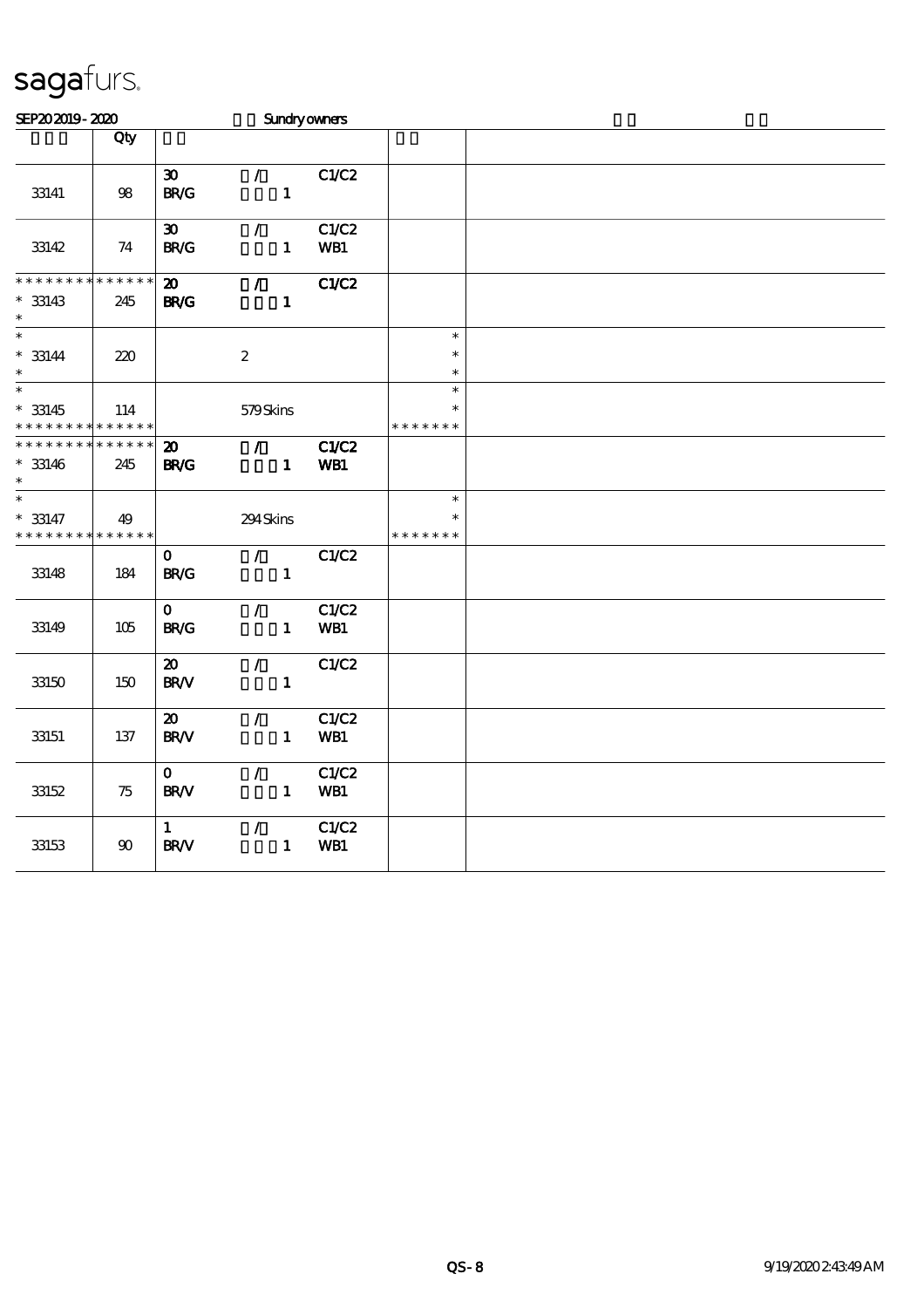| SEP202019-2020 |     |                                 |             | <b>DeepNorth</b> | Female |
|----------------|-----|---------------------------------|-------------|------------------|--------|
|                | Qty |                                 |             |                  |        |
| 43001          | 178 | <b>GOLD</b>                     | $\mathbf X$ | C1/C2            |        |
| 43002          | 153 | 2<br><b>GOLD</b>                | $\mathbf x$ | C1/C2            |        |
| 43003          | 99  | $\boldsymbol{z}$<br><b>GOLD</b> |             | C1/C2            |        |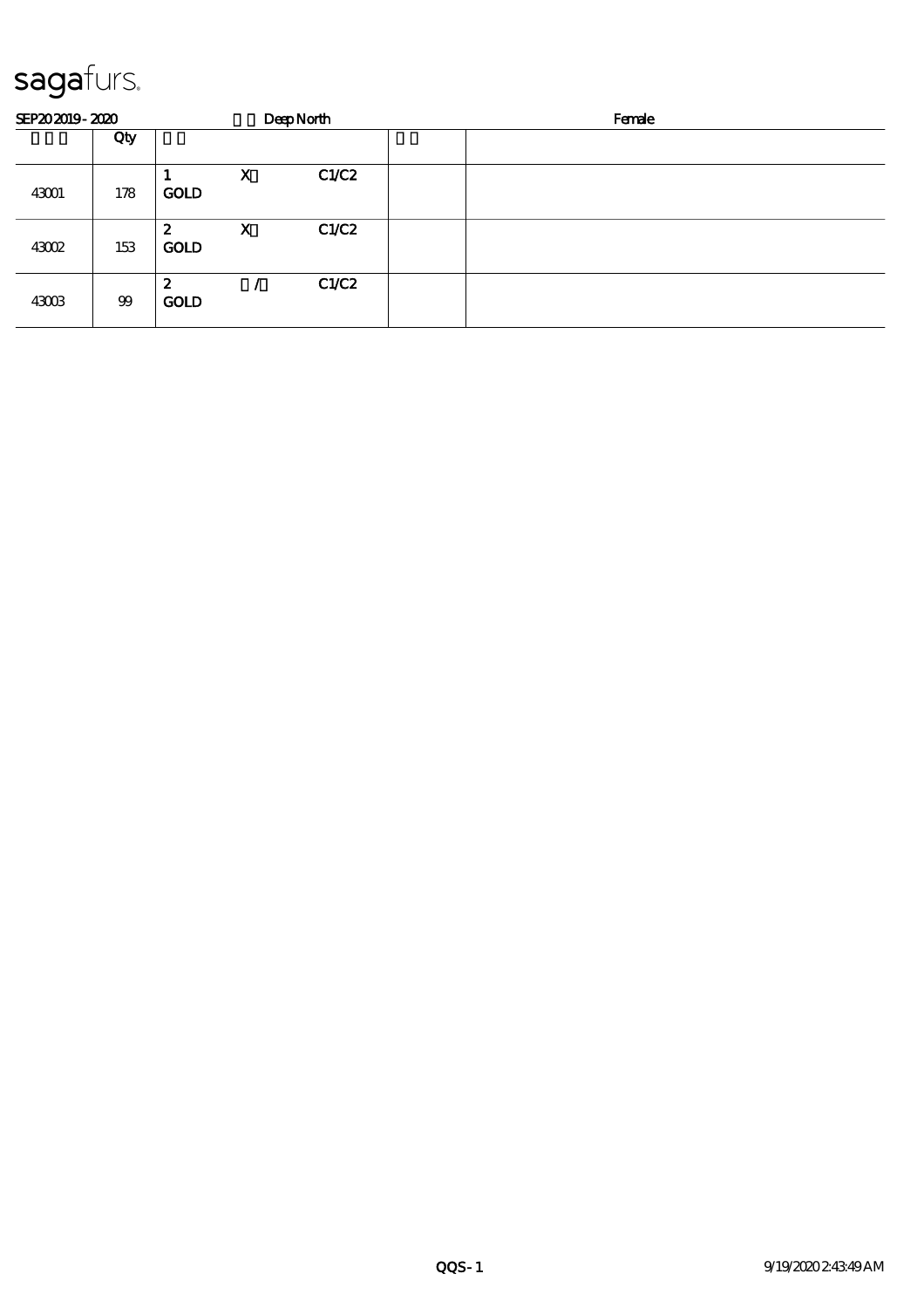| SEP202019-2020                                                               |                 |                                       |                                              | <b>Jefferson-Mueller</b> |                                   | Female |
|------------------------------------------------------------------------------|-----------------|---------------------------------------|----------------------------------------------|--------------------------|-----------------------------------|--------|
|                                                                              | Qty             |                                       |                                              |                          |                                   |        |
| 43021                                                                        | 219             | <b>GOLD</b>                           | 20 X / C1/C2<br>$\mathbf{1}$                 |                          |                                   |        |
| 43022                                                                        | 108             | $\boldsymbol{\mathsf{20}}$<br>GOLD    | $\sqrt{C1/C2}$<br>$\mathbf{1}$               |                          |                                   |        |
| 43023                                                                        | 185             | $\mathbf{0}$<br>GOLD                  | $X$ $C1/C2$<br>$\blacksquare$                |                          |                                   |        |
| 43024                                                                        | 405             | $0-1$<br><b>GOLD</b>                  | $\mathbf{1}$                                 | $C1+$                    |                                   |        |
| 43025                                                                        | 294             | $\mathbf{O}$<br>GOLD                  | $\mathbf{1}$                                 | C1/C2                    |                                   |        |
| 43026                                                                        | 301             | $\mathbf{O}$<br>$\mathbf{GOLD}$       | $\mathbf{1}$                                 | C1/C2                    |                                   |        |
| 43027                                                                        | 123             | GOLD                                  | $0 \qquad \qquad X \quad ZX$<br>$\mathbf{1}$ | C1/C2                    |                                   |        |
| 43028                                                                        | 120             | $1 \qquad \qquad$<br>GOLD             | $\mathbf{z}$                                 | C1/C2                    |                                   |        |
| * * * * * * * *<br>$* 43029$<br>$\ast$                                       | $******$<br>465 | $1 \quad \blacksquare$<br><b>GOLD</b> | $\mathbf{1}$                                 | $C1+$                    |                                   |        |
| $* 43030$<br>$\ast$                                                          | 440             |                                       | $\boldsymbol{2}$                             |                          | $\ast$<br>$\ast$<br>$\ast$        |        |
| $\overline{\phantom{0}}$<br>$\hspace{0.1cm}^*$ 43031<br>$\ast$               | 440             |                                       | $\,3$                                        |                          | $\ast$<br>$\ast$<br>$\ast$        |        |
| $* 43032$<br>* * * * * * * * <mark>* * * * * * *</mark>                      | 440             |                                       | 1785Skins                                    |                          | $\ast$<br>$\ast$<br>* * * * * * * |        |
| * * * * * * * * * * * * * * *<br>$*$ 43033<br>$\ast$                         | 465             | 1<br><b>GOLD</b>                      | $\mathbf{1}$                                 | C1                       |                                   |        |
| $\overline{\ast}$<br>$\hspace{0.1cm}^*$ 43034<br>* * * * * * * * * * * * * * | 178             |                                       | 643Skins                                     |                          | $\ast$<br>$\ast$<br>* * * * * * * |        |
| 43035                                                                        | 291             | $\mathbf{1}$<br><b>GOLD</b>           | $\mathbf{1}$                                 | C2                       |                                   |        |
| * * * * * * * * * * * * * * *<br>$* 43036$<br>$\ast$                         | 465             | 1<br><b>GOLD</b>                      | $\mathbf{1}$                                 | $C1+$                    |                                   |        |
| $\ast$<br>$^*$ 43037<br>$\ast$                                               | 440             |                                       | $\boldsymbol{2}$                             |                          | $\ast$<br>$\ast$<br>$\ast$        |        |
| $\ast$<br>$* 43038$<br>* * * * * * * * * * * * * * *                         | 99              |                                       | 1004Skins                                    |                          | $\ast$<br>$\ast$<br>* * * * * * * |        |
| * * * * * * * * * * * * * * *<br>$* 43099$<br>$\ast$                         | 465             | $\mathbf{1}$<br><b>GOLD</b>           | $\mathbf{1}$                                 | C1                       |                                   |        |
| $\ast$<br>$* 43040$<br>* * * * * * * * * * * * * *                           | 81              |                                       | 546Skins                                     |                          | $\ast$<br>$\ast$<br>* * * * * * * |        |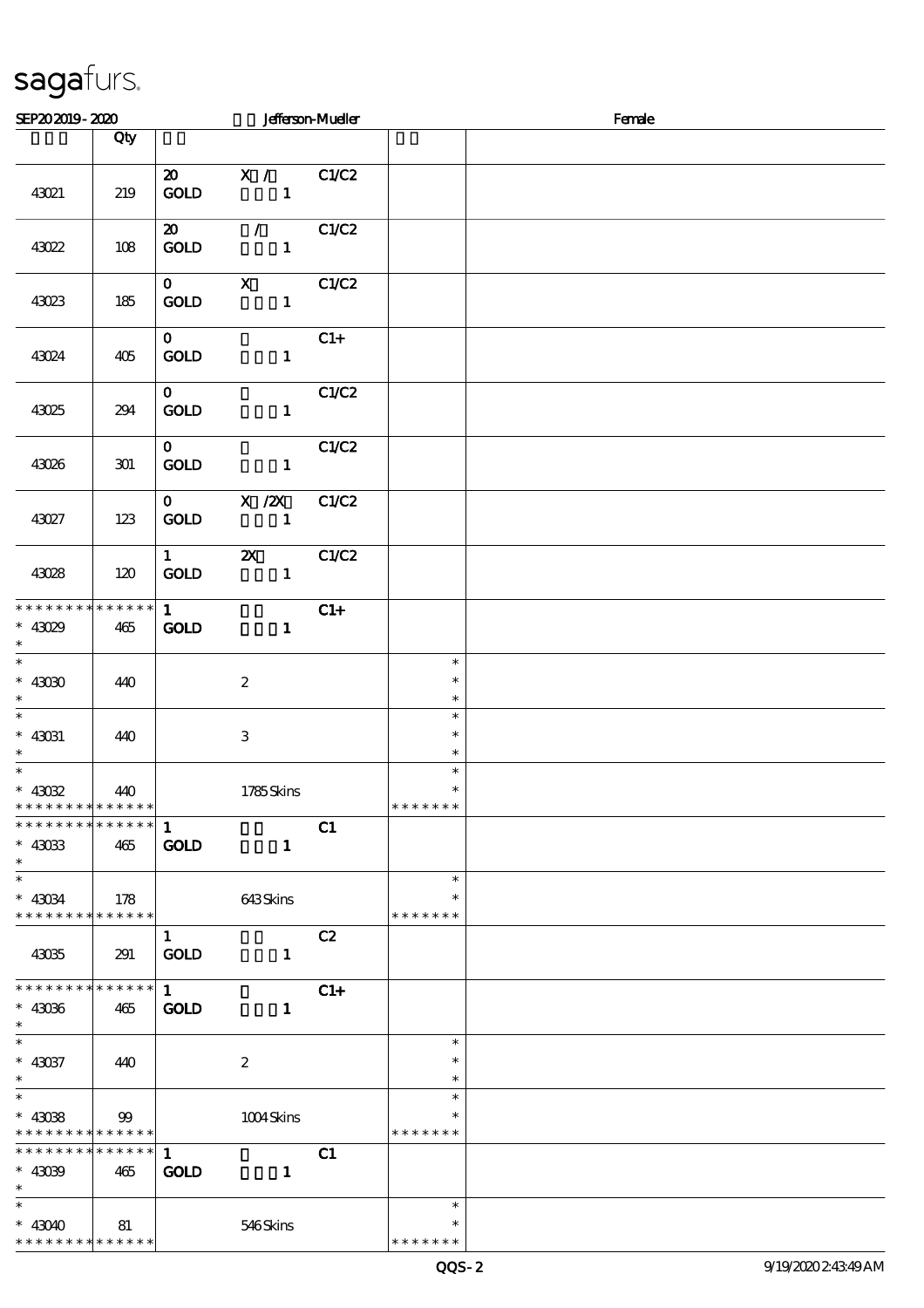| SEP202019-2020                                                       |         |                                    |                                                 | <b>Jefferson-Mueller</b> |                                   | Female |
|----------------------------------------------------------------------|---------|------------------------------------|-------------------------------------------------|--------------------------|-----------------------------------|--------|
|                                                                      | Qty     |                                    |                                                 |                          |                                   |        |
| 43041                                                                | 299     | $\mathbf{1}$<br>GOLD               | $\mathbf{1}$                                    | C2                       |                                   |        |
| 43042                                                                | 371     | $1 \quad$<br><b>GOLD</b>           | $\mathbf{1}$                                    | C1/C2                    |                                   |        |
| 43043                                                                | 227     | $1 \qquad \qquad$<br><b>GOLD</b>   | $X / ZX$ $C1/C2$<br>$\mathbf{1}$                |                          |                                   |        |
| 43044                                                                | 257     | $\mathbf{2}$<br>GOLD               | $\mathbf{X}$<br>$\mathbf{1}$                    | C2                       |                                   |        |
| * * * * * * * * * * * * * * *<br>$* 43045$<br>$\ast$                 | 465     | $\overline{2}$<br><b>GOLD</b>      | $\mathbf{1}$                                    | $C1+$                    |                                   |        |
| $\overline{\phantom{0}}$<br>$* 43046$<br>$\ast$                      | 440     |                                    | $\boldsymbol{2}$                                |                          | $\ast$<br>$\ast$<br>$\ast$        |        |
| $\ast$<br>$* 43047$<br>* * * * * * * * * * * * * *                   | 326     |                                    | 1231 Skins                                      |                          | $\ast$<br>$\ast$<br>* * * * * * * |        |
| 43048                                                                | 459     | $\mathbf{z}$<br>GOLD               | $\mathbf{1}$                                    | C1                       |                                   |        |
| 43049                                                                | 344     | $\boldsymbol{z}$<br><b>GOLD</b>    | $\mathbf{1}$                                    | C2                       |                                   |        |
| * * * * * * * * * * * * * *<br>$*$ 43050 $\,$<br>$\ast$              | 465     | $2^{\circ}$<br><b>GOLD</b>         | $\mathbf{1}$                                    | $C1+$                    |                                   |        |
| $\overline{\phantom{0}}$<br>$* 43051$<br>* * * * * * * * * * * * * * | 311     |                                    | 776Skins                                        |                          | $\ast$<br>$\ast$<br>* * * * * * * |        |
| 43052                                                                | 286     | $\mathbf{z}$<br>$\mathop{\rm GOD}$ | $\mathbf{1}$                                    | C1                       |                                   |        |
| 43053                                                                | 196     | $\mathbf{z}$<br>$\mathop{\rm GOD}$ | $\mathbf{1}$                                    | C2                       |                                   |        |
| 43054                                                                | 289     | $\mathbf{2}$<br>$\mathop{\rm GOD}$ | $\boldsymbol{X}$<br>$\mathbf{1}$                | C1/C2                    |                                   |        |
| 43055                                                                | 219     | 3 <sub>1</sub><br>GOLD             | X /<br>$\mathbf{1}$                             | C1/C2                    |                                   |        |
| 43056                                                                | $197\,$ | 3 <sub>1</sub><br><b>GOLD</b>      | $\mathcal{L}$ and $\mathcal{L}$<br>$\mathbf{1}$ | C1/C2                    |                                   |        |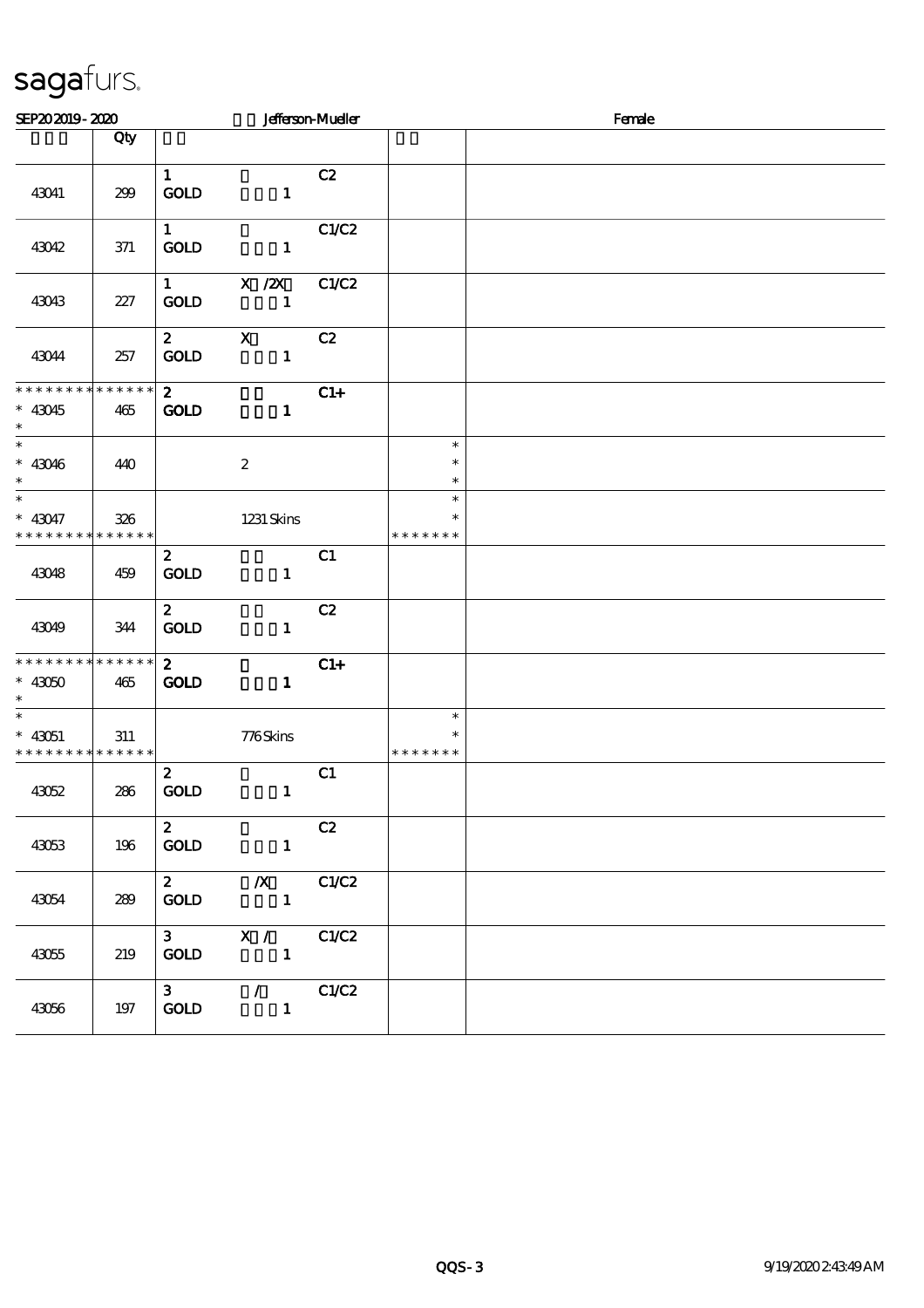| SEP202019-2020                                                         |     |                                       |                                     | <b>Jefferson-Mueller</b> |                                   | Female |  |
|------------------------------------------------------------------------|-----|---------------------------------------|-------------------------------------|--------------------------|-----------------------------------|--------|--|
|                                                                        | Qty |                                       |                                     |                          |                                   |        |  |
| 43061                                                                  | 310 | $\mathbf{O}$<br><b>SLVR</b>           | 2X / X C1/C2<br>$\mathbf{1}$        |                          |                                   |        |  |
| * * * * * * * * * * * * * *<br>$* 43062$<br>$\ast$                     | 485 | $1 \quad \blacksquare$<br><b>SLVR</b> | $\mathbf{x}$<br>$\mathbf{1}$        | C1/C2                    |                                   |        |  |
| $\overline{\phantom{0}}$<br>$* 43063$<br>* * * * * * * * * * * * * * * | 117 |                                       | 602Skins                            |                          | $\ast$<br>$\ast$<br>* * * * * * * |        |  |
| 43064                                                                  | 485 | $\mathbf{1}$<br><b>SLVR</b>           | $\mathbf{1}$                        | C1/C2                    |                                   |        |  |
| 43065                                                                  | 575 | $1 \quad$<br><b>SLVR</b>              | $\blacksquare$                      | C1/C2                    |                                   |        |  |
| 43066                                                                  | 264 | $1 \quad \blacksquare$<br><b>SLVR</b> | $/X$ $C1/C2$<br>$\blacksquare$      |                          |                                   |        |  |
| **************<br>$* 43067$<br>$\ast$                                  | 445 | $\mathbf{2}$<br><b>SLVR</b>           | <b>2X X</b> C1/C2<br>$\blacksquare$ |                          |                                   |        |  |
| $\ast$<br>$* 43068$<br>* * * * * * * * * * * * * * *                   | 52  |                                       | 497Skins                            |                          | $\ast$<br>$\ast$<br>* * * * * * * |        |  |
| 43069                                                                  | 152 | $\mathbf{z}$<br><b>SLVR</b>           | $\chi$ C1/C2<br>$\mathbf{1}$        |                          |                                   |        |  |
|                                                                        |     |                                       | DeepNorth                           |                          |                                   | Female |  |
| 43071                                                                  | 149 | $1 -$<br><b>VSLA</b>                  | X /                                 | C2C3                     |                                   |        |  |
| 43072                                                                  | 134 | $\mathbf{2}$<br><b>VSLA</b>           | X / C2/C3                           |                          |                                   |        |  |
|                                                                        |     |                                       |                                     | <b>Jefferson-Mueller</b> |                                   | Female |  |
| 43074                                                                  | 432 | $\mathbf{2}$<br><b>VSLA</b>           | $\mathbf{X}$<br>$\mathbf{1}$        | C1/C2                    |                                   |        |  |
| 43075                                                                  | 431 | $\mathbf{2}$<br><b>VSLA</b>           | $\boldsymbol{X}$<br>$\mathbf{1}$    | C1/C2                    |                                   |        |  |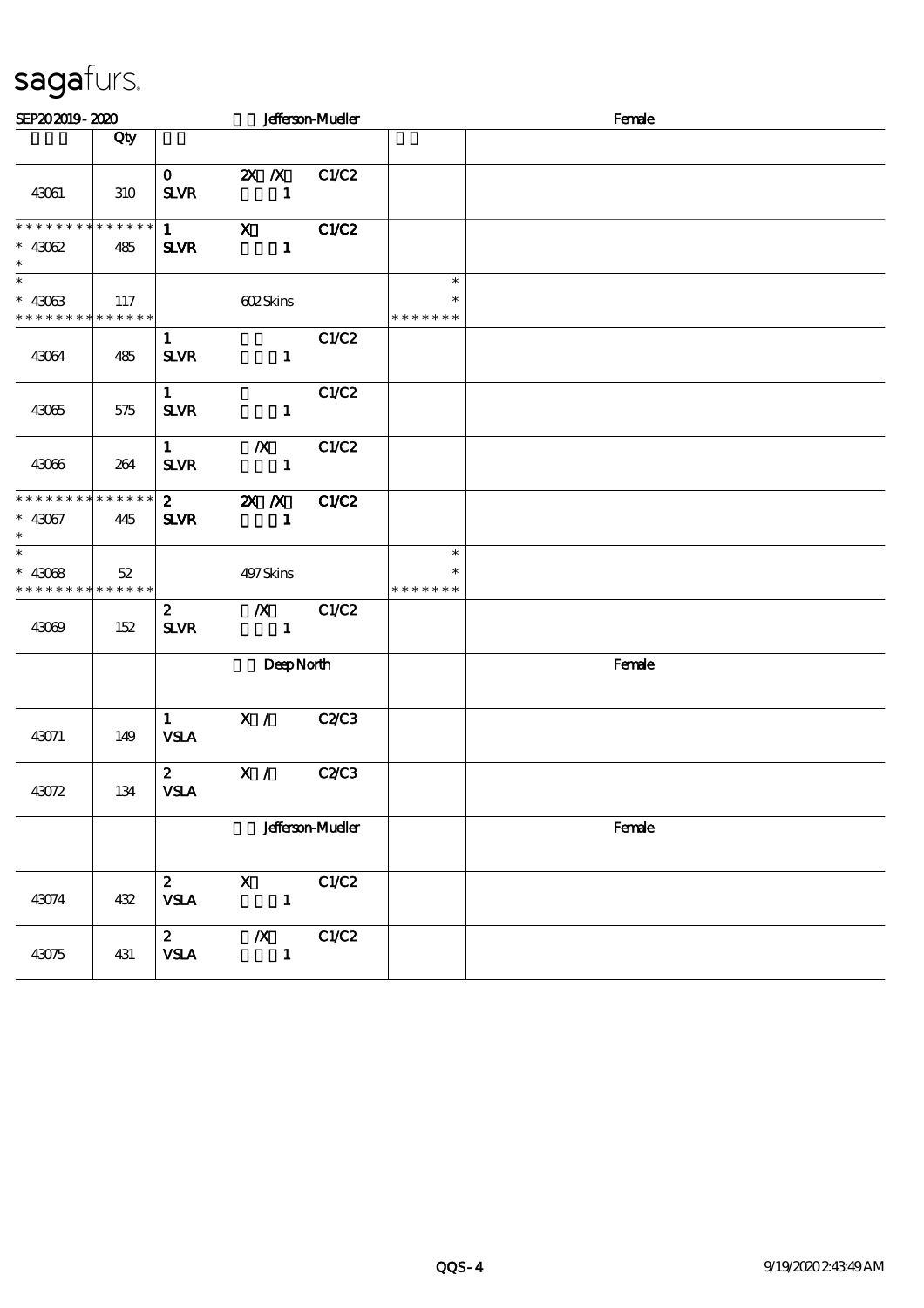| SEP202019-2020 |         |                                |                                 |                                 | <b>Sundryowners</b>                                                        | Female |
|----------------|---------|--------------------------------|---------------------------------|---------------------------------|----------------------------------------------------------------------------|--------|
|                | Qty     |                                |                                 |                                 |                                                                            |        |
| 43081          | 219     | $\mathbf{O}$<br>LG/S           |                                 | $\mathcal{L}$ and $\mathcal{L}$ | C1/C2<br>$\mathbf{1}$ and $\mathbf{1}$<br>$\boldsymbol{z}$                 |        |
| 43082          | 313     | $1 \quad \blacksquare$<br>LG/S |                                 |                                 | $\sqrt{C1/C2}$<br>$1 \quad 1$                                              |        |
| 43083          | 193     | $1 \qquad \qquad$<br>LG/S      |                                 |                                 | $\sqrt{C1/C2}$<br>$1 \t 2$                                                 |        |
| 43084          | 166     | $1 \quad \blacksquare$<br>LG/S |                                 |                                 | $\sqrt{C1/C2}$<br>$1$ and $1$<br>3                                         |        |
| 43085          | $305\,$ | $\mathbf{2}$<br>LG/S           |                                 |                                 | $\sqrt{C1/C2}$<br>$1 \quad 1$                                              |        |
| 43086          | 231     | $\mathbf{2}$<br>LG/S           |                                 |                                 | $\sqrt{C1/C2}$<br>$1$ and $1$<br>$\boldsymbol{z}$                          |        |
| 43087          | 136     | $\overline{2}$<br>LG/S         | $\mathcal{L}$ and $\mathcal{L}$ |                                 | C1/C2<br>$1$ and $1$<br>$\mathbf{3}$                                       |        |
| 43088          | 163     | $\mathbf{2}$<br>LG/S           |                                 |                                 | $\overline{C}$ C1/C2<br>$1 \qquad \qquad 4$                                |        |
| 43089          | 226     | 3 <sup>1</sup><br>LG/S         |                                 |                                 | $\sqrt{C1/C2}$<br>$\begin{array}{cccc} 1 & \hspace{1.5cm} & 1 \end{array}$ |        |
| 43090          | 240     | 3 <sup>7</sup><br>LCS          |                                 | $\mathcal{L}$<br>$\mathbf{1}$   | C1/C2<br>$\mathbf{3}$                                                      |        |